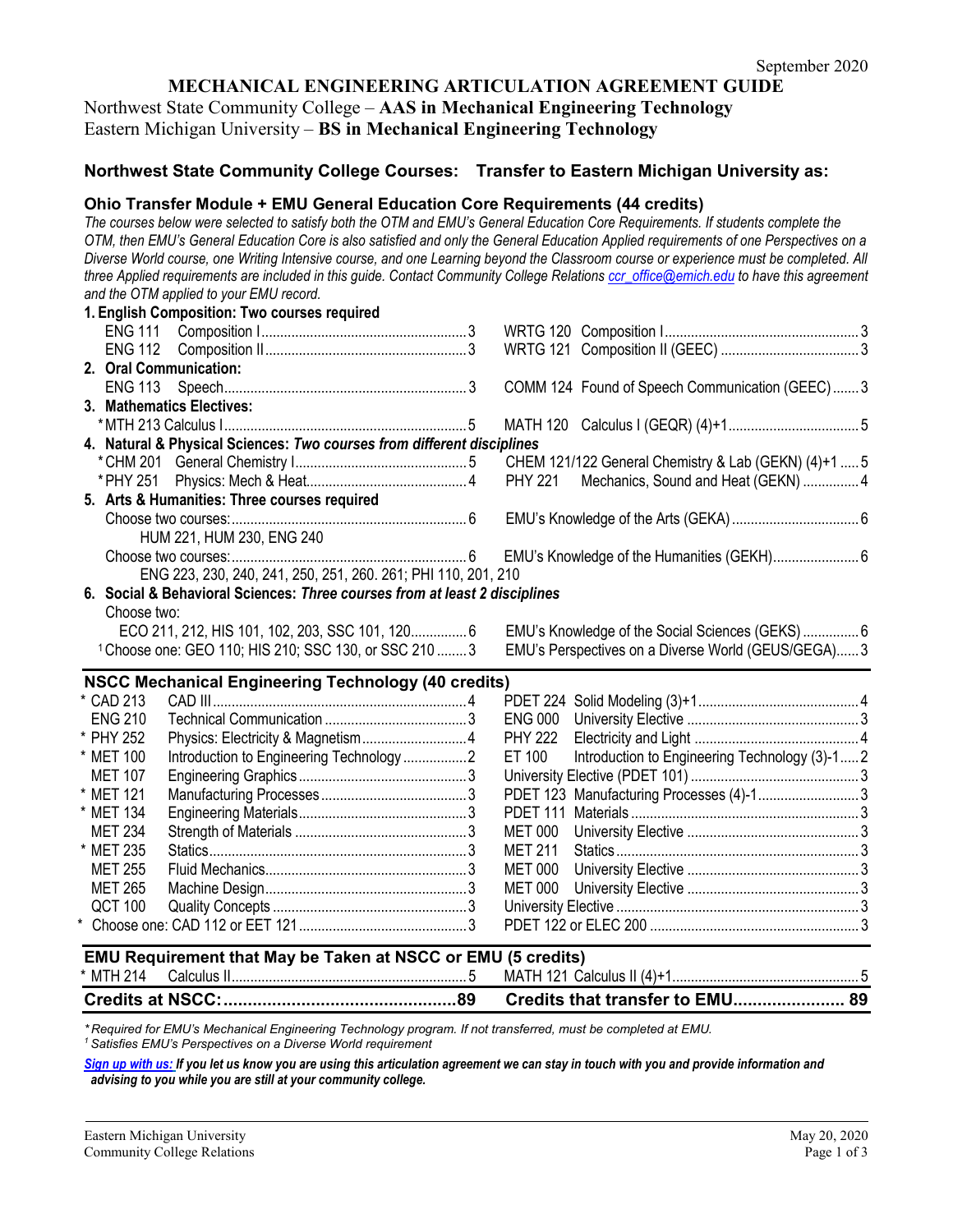# **MECHANICAL ENGINEERING ARTICULATION AGREEMENT GUIDE**

Northwest State Community College – **AAS in Mechanical Engineering Technology** Eastern Michigan University – **BS in Mechanical Engineering Technology**

# **Completion of Mechanical Engineering Technology Major**

# **Major Requirements (45 credits)**

### **Core Courses (45 credits)**

| CET 151 Introduction to Computing in Engineering Tech3   |  |
|----------------------------------------------------------|--|
|                                                          |  |
|                                                          |  |
| MET 314 Applied Thermodynamics & Heat Transfer 3         |  |
|                                                          |  |
|                                                          |  |
|                                                          |  |
|                                                          |  |
|                                                          |  |
|                                                          |  |
|                                                          |  |
|                                                          |  |
|                                                          |  |
| Choose one: ELEC 218, MATH 122, PDET 220, QUAL 320  3    |  |
| Complete whichever was not transferred from NSCC: 3      |  |
| ELEC 200 Circuit Anal (3) or PDET 122 Engin Graphics (3) |  |
|                                                          |  |

*<sup>1</sup> Satisfies EMU's "Learning Beyond the Classroom" requirement <sup>2</sup> Satisfies EMU's Writing Intensive Requirement*

#### *Sample sequence for completing program.*

*Students must be admitted to the MET major before registering for courses with a MET prefix. See page 3, #6 for admission requirements. Courses may not be offered every semester. See the MET advisor to create a personal program of study and keep it up to date.*

| Semester 1 Fall<br>ELEC 200 or PDET 122 (Whichever hasn't been transferred) 3 | (9 credits)  |
|-------------------------------------------------------------------------------|--------------|
| <b>Semester 2 Winter</b>                                                      | (12 credits) |
| MET 312 FW prereq: MET 211 & PHY 2213                                         |              |
| MET 313 W prereq: MET 211 & PHY 221 3                                         |              |
| MET 314 FW prereq: MATH 120 & PHY 221  3                                      |              |
|                                                                               |              |
| <b>Semester 4 Fall</b>                                                        | (12 credits) |
| MET 470 F prereq: MET 312, MATH 121, CET 151 3                                |              |
| MET 437 F (prereq: MET 312 & MET 3133                                         |              |
|                                                                               |              |
| MET 492L6 F prereq: SET 350W, concur MET 4373                                 |              |
| <b>Semester 5 Winter</b>                                                      | (12 credits) |
| FW prereq: MET 211 and PHY 221 3<br>MET 319                                   |              |
| FW prereq: PDD 224 & MET 313 3<br><b>MET 430</b>                              |              |
| W prereq: PDD 123, MET 312, & MET 3133<br><b>MET 411</b>                      |              |
| <b>MET 493</b>                                                                |              |